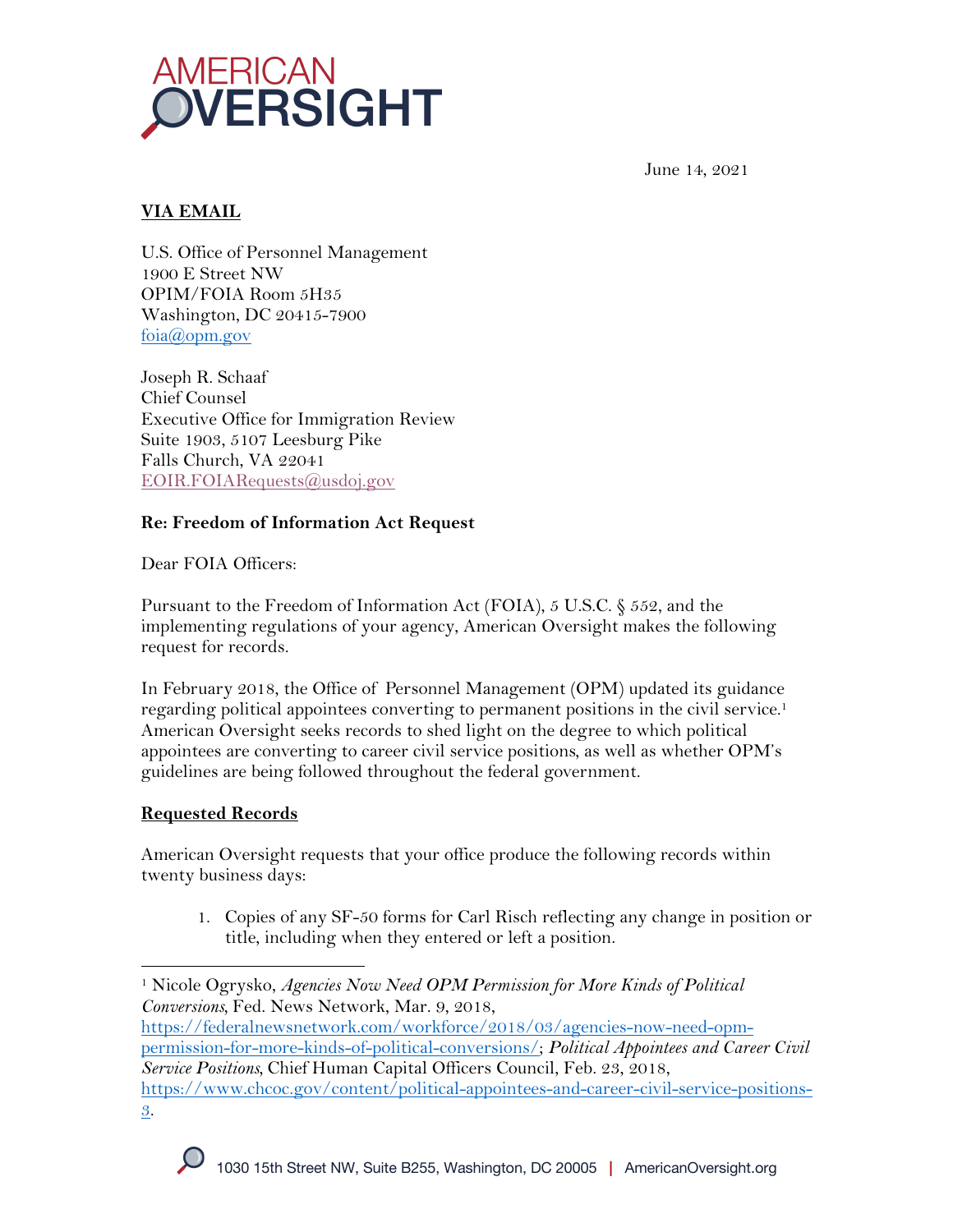- 2. Records sufficient to identify any requests to OPM (including any approvals, rejections, or other responses from OPM) to appoint the individual specified in part 1 to a permanent competitive, non-political excepted service, or career SES position (including but not limited to any pre-appointment request checklist forms OPM 5000 or 5001, or other forms used for any such request, documentation submitted with any such request, and decisions conveyed in response to any such request).
- 3. Records sufficient to identify any requests to OPM (including any approvals, rejections, or other responses from OPM) under 5 CFR  $\S 3318(a)$ , (c)(1), for approval to pass over a preference eligible or object to an eligible for the position of Deputy Director (including but not limited to any forms SF-62 or other forms used for any such request, documentation submitted with any such request, and decisions conveyed in response to any such request).
- 4. Records sufficient to identify the number of applicants to the position specified in part 3 above.
- 5. The resume or curriculum vitae (CV) submitted by the individual specified in part 1 in connection with any application or consideration for the position of specified in part 3 above.
- 6. Records reflecting all postings soliciting applications for the position specified in part 3 above.

We have no objection to the redaction of home addresses, telephone numbers, or social security numbers from SF-50s, SF-62s, or any other responsive forms.

Please provide all responsive records from May 1, 2020 through January 20, 2021.

## **Fee Waiver Request**

In accordance with 5 U.S.C.  $\frac{6}{5}$  552(a)(4)(A)(iii) and your agency's regulations, American Oversight requests a waiver of fees associated with processing this request for records. The subject of this request concerns the operations of the federal government, and the disclosures will likely contribute to a better understanding of relevant government procedures by the general public in a significant way. Moreover, the request is primarily and fundamentally for non-commercial purposes.

American Oversight requests a waiver of fees because disclosure of the requested information is "in the public interest because it is likely to contribute significantly to public understanding of operations or activities of the government."2 The public has a significant interest in understanding the extent to which political appointees converted, or planned to convert, to career status with the federal government. Records with the

 $2\,5$  U.S.C.  $\frac{2552(a)(4)(A)(iii)}{3}$ .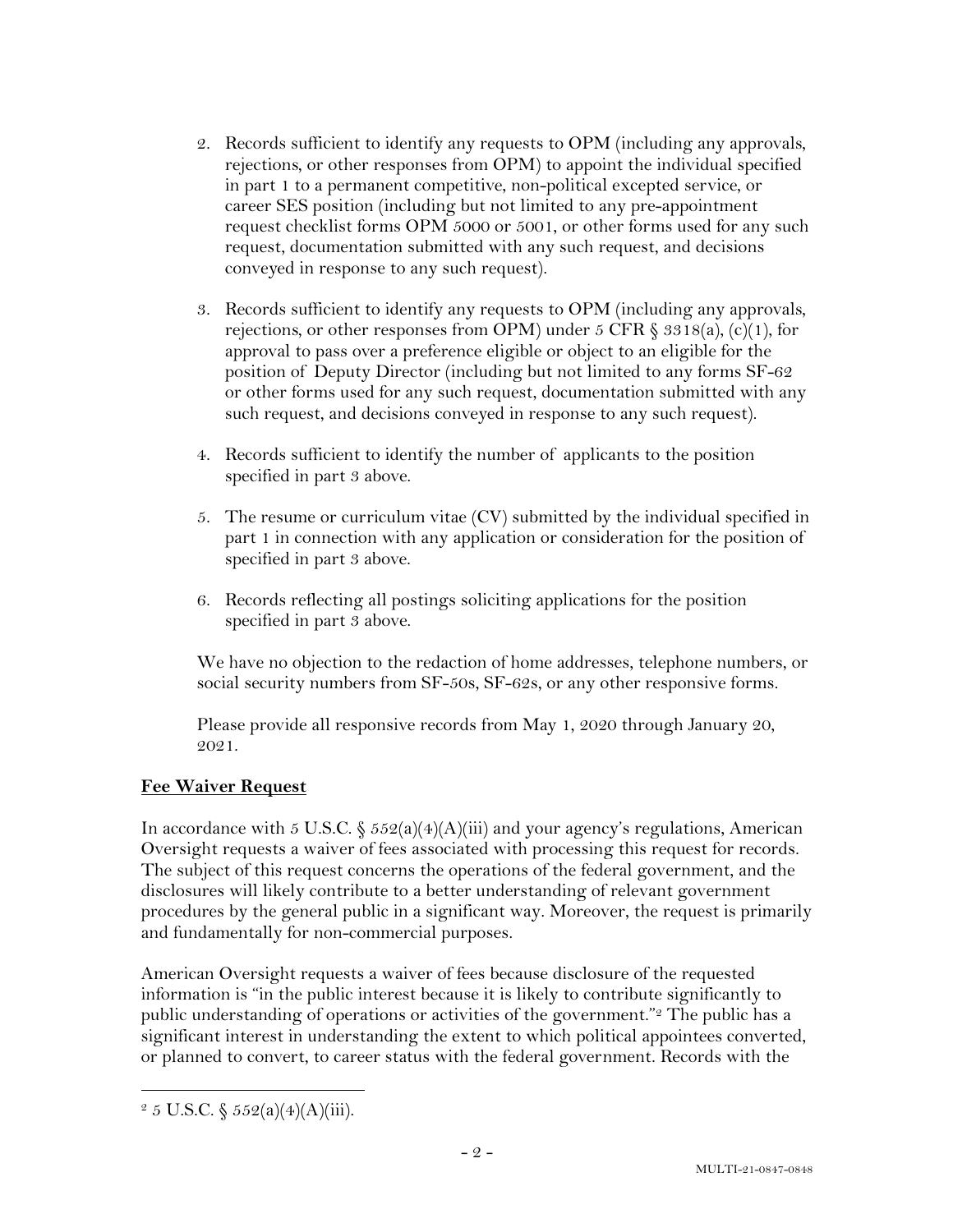potential to shed light on this issue would contribute significantly to public understanding of operations of the federal government, including whether agency officials followed federal guidance in the process of converting from political to career status. American Oversight is committed to transparency and makes the responses agencies provide to FOIA requests publicly available, and the public's understanding of the government's activities would be enhanced through American Oversight's analysis and publication of these records.

This request is primarily and fundamentally for non-commercial purposes.<sup>3</sup> As a  $501(c)(3)$  nonprofit, American Oversight does not have a commercial purpose and the release of the information requested is not in American Oversight's financial interest. American Oversight's mission is to promote transparency in government, to educate the public about government activities, and to ensure the accountability of government officials. American Oversight uses the information gathered, and its analysis of it, to educate the public through reports, press releases, or other media. American Oversight also makes materials it gathers available on its public website and promotes their availability on social media platforms, such as Facebook and Twitter.4

American Oversight has also demonstrated its commitment to the public disclosure of documents and creation of editorial content through regular substantive analyses posted to its website.<sup>5</sup> Examples reflecting this commitment to the public disclosure of documents and the creation of editorial content include the posting of records related to the Trump Administration's contacts with Ukraine and analyses of those contacts; $6$ posting records and editorial content about the federal government's response to the Coronavirus pandemic;7 posting records received as part of American Oversight's "Audit the Wall" project to gather and analyze information related to the administration's proposed construction of a barrier along the U.S.-Mexico border, and analyses of what those records reveal;<sup>8</sup> the posting of records related to an ethics waiver

<sup>3</sup> *See* 5 U.S.C. § 552(a)(4)(A)(iii).

<sup>&</sup>lt;sup>4</sup> American Oversight currently has approximately 15,700 page likes on Facebook and 106,200 followers on Twitter. American Oversight, Facebook,

https://www.facebook.com/weareoversight/ (last visited June 8, 2021); American Oversight (@weareoversight), Twitter, https://twitter.com/weareoversight (last visited June 8, 2021).

<sup>5</sup> *See generally News*, American Oversight, https://www.americanoversight.org/blog. 6 *Trump Administration's Contacts with Ukraine*, American Oversight,

https://www.americanoversight.org/investigation/the-trump-administrationscontacts-with-ukraine.

<sup>7</sup> *See generally The Trump Administration's Response to Coronavirus*, American Oversight, https://www.americanoversight.org/investigation/the-trump-administrations-

response-to-coronavirus; *see, e.g.*, *CDC Calendars from 2018 and 2019: Pandemic-Related Briefings and Meetings*, American Oversight, https://www.americanoversight.org/cdccalendars-from-2018-and-2019-pandemic-related-briefings-and-meetings. <sup>8</sup> *See generally Audit the Wall*, American Oversight,

https://www.americanoversight.org/investigation/audit-the-wall; *see, e.g.*, *Border Wall Investigation Report: No Plans, No Funding, No Timeline, No Wall*, American Oversight,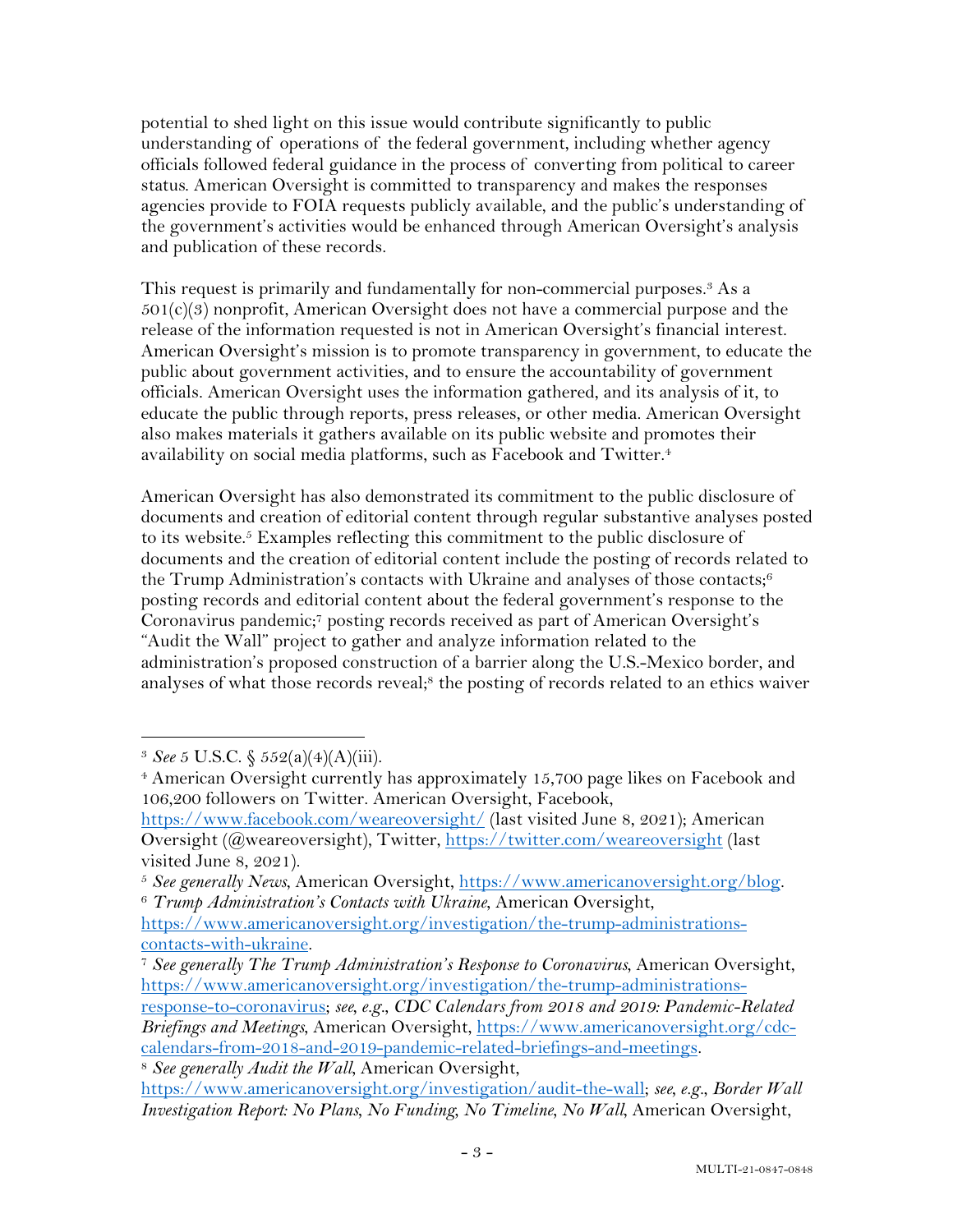received by a senior Department of Justice attorney and an analysis of what those records demonstrated regarding the Department's process for issuing such waivers;<sup>9</sup> and posting records and analysis of federal officials' use of taxpayer dollars to charter private aircraft or use government planes for unofficial business. 10

Accordingly, American Oversight qualifies for a fee waiver.

### **Guidance Regarding the Search & Processing of Requested Records**

In connection with its request for records, American Oversight provides the following guidance regarding the scope of the records sought and the search and processing of records:

- Please search all locations and systems likely to have responsive records, regardless of format, medium, or physical characteristics.
- Our request for records includes any attachments to those records or other materials enclosed with those records when they were previously transmitted. To the extent that an email is responsive to our request, our request includes all prior messages sent or received in that email chain, as well as any attachments to the email.
- Please search all relevant records or systems containing records regarding agency business. Do not exclude records regarding agency business contained in files, email accounts, or devices in the personal custody of your officials, such as personal email accounts or text messages. Records of official business conducted using unofficial systems or stored outside of official files are subject to the Federal Records Act and FOIA.11 It is not adequate to rely on policies and procedures that require officials to move such information to official systems within a certain period of time; American Oversight has a right to records contained in those files even if material has not yet been moved to official

<sup>10</sup> See generally Swamp Airlines: Chartered Jets at Taxpayer Expense, American Oversight, https://www.americanoversight.org/investigation/swamp-airlines-private-jetstaxpayer-expense; *see, e.g.*, *New Information on Pompeo's 2017 Trips to His Home State*, American Oversight, https://www.americanoversight.org/new-information-onpompeos-2017-trips-to-his-home-state.

https://www.americanoversight.org/border-wall-investigation-report-no-plans-nofunding-no-timeline-no-wall. 9 *DOJ Records Relating to Solicitor General Noel Francisco's Recusal*, American Oversight,

https://www.americanoversight.org/document/doj-civil-division-response-noelfrancisco-compliance; *Francisco & the Travel Ban: What We Learned from the DOJ Documents*, American Oversight, https://www.americanoversight.org/francisco-thetravel-ban-what-we-learned-from-the-doj-documents.

<sup>11</sup> *See Competitive Enter. Inst. v. Office of Sci. & Tech. Policy*, 827 F.3d 145, 149–50 (D.C. Cir. 2016); *cf. Judicial Watch, Inc. v. Kerry*, 844 F.3d 952, 955–56 (D.C. Cir. 2016).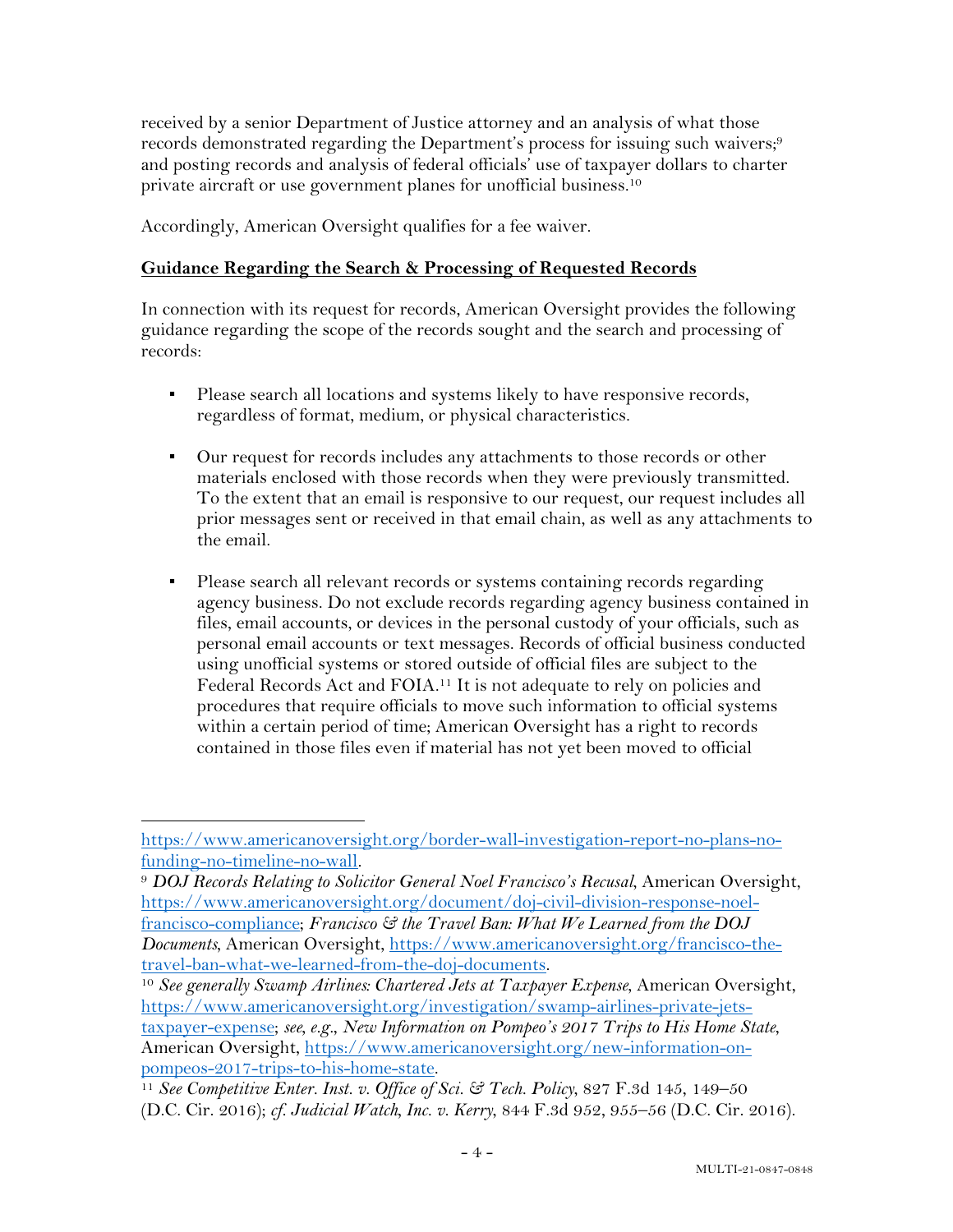systems or if officials have, by intent or through negligence, failed to meet their obligations.12

- Please use all tools available to your agency to conduct a complete and efficient search for potentially responsive records. Agencies are subject to governmentwide requirements to manage agency information electronically,<sup>13</sup> and many agencies have adopted the National Archives and Records Administration (NARA) Capstone program, or similar policies. These systems provide options for searching emails and other electronic records in a manner that is reasonably likely to be more complete than just searching individual custodian files. For example, a custodian may have deleted a responsive email from his or her email program, but your agency's archiving tools may capture that email under Capstone. At the same time, custodian searches are still necessary; agencies may not have direct access to files stored in .PST files, outside of network drives, in paper format, or in personal email accounts.
- In the event some portions of the requested records are properly exempt from disclosure, please disclose any reasonably segregable non-exempt portions of the requested records. If a request is denied in whole, please state specifically why it is not reasonable to segregate portions of the record for release.
- Please take appropriate steps to ensure that records responsive to this request are not deleted by the agency before the completion of processing for this request. If records potentially responsive to this request are likely to be located on systems where they are subject to potential deletion, including on a scheduled basis, please take steps to prevent that deletion, including, as appropriate, by instituting a litigation hold on those records.

## **Conclusion**

If you have any questions regarding how to construe this request for records or believe that further discussions regarding search and processing would facilitate a more efficient production of records of interest to American Oversight, please do not hesitate to contact American Oversight to discuss this request. American Oversight welcomes an opportunity to discuss its request with you before you undertake your search or incur search or duplication costs. By working together at the outset, American

<sup>12</sup> *See Competitive Enter. Inst. v. Office of Sci. & Tech. Policy*, No. 14-cv-765, slip op. at 8 (D.D.C. Dec. 12, 2016).

<sup>13</sup> Presidential Memorandum—Managing Government Records, 76 Fed. Reg. 75,423 (Nov. 28, 2011), https://obamawhitehouse.archives.gov/the-press-

office/2011/11/28/presidential-memorandum-managing-government-records; Office of Mgmt. & Budget, Exec. Office of the President, Memorandum for the Heads of

Executive Departments & Independent Agencies, "Managing Government Records Directive," M-12-18 (Aug. 24, 2012), https://www.archives.gov/files/recordsmgmt/m-12-18.pdf.